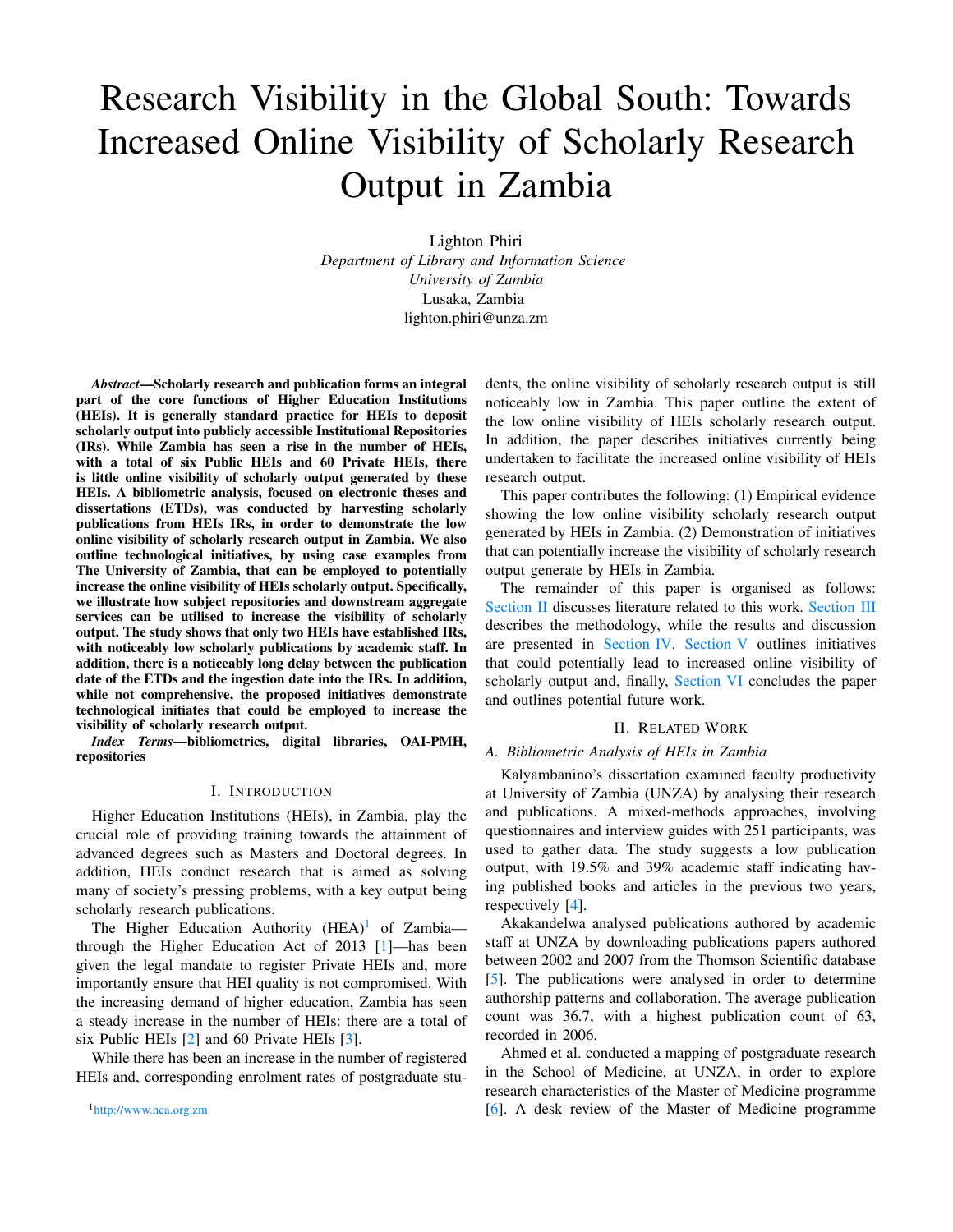dissertations was conducted by reviewing manuscripts that had been published between 1986 and 2009 and, deposited in the Special Collections of The UNZA Library. In contrast, this work is focused analysing the online visibility of ETDs that have been deposited on the UNZA institutional repository (IR).

#### *B. Scholarly Research Visibility*

In an attempt to explore alternative aspects for measuring the impact of The Medical Journal of Zambia<sup>[2](#page-1-1)</sup>, Kanyengo et al. reviewed online and hard-copy literature. Their online review was an online visibility assessment of the journal on platforms such as Google Scholar<sup>[3](#page-1-2)</sup>, ResearchGate<sup>[4](#page-1-3)</sup> and aca-demic databases such as Africa Journals Online<sup>[5](#page-1-4)</sup>. Abrahams et al. state that the higher education sector in Southern Africa is, in part, dependant on universities' capacity to produce, communicate and use research output for educating future generations. However, they note that research output in the majority of Southern African universities is not visible [\[7\]](#page-5-0).

Czerniewicz and Wiens conducted a study to assess the online visibility of poverty alleviation research in South Africa. Their analysis of indexed research on Google Scholar indicated relative online invisibility of research in the area [\[8\]](#page-5-1). In another study aimed at exploring the potential role of digital affordances in knowledge production and dissemination, Czerniewicz et al. observe that while Southern climate change researchers have a discoverable online presence, it is uneven and typically restricted to social media [\[9\]](#page-5-2).

One of the the findings of SCAP was that Southern African research is marginal invincible in the global context [\[10\]](#page-5-3). Interestingly, another SCAP finding was that most universities typically have the technology required for effective scholarly communication.

#### *C. Software for Increased Online Visibility*

Scholarly publications are generally organised in collections referred to as Digital Libraries (DLs) [\[11\]](#page-5-4). There are a wide variety of open source DL software tools and services that are used for storing and, making available scholarly research output. HEIs generally use such DL tools for implementing IRs [\[12\]](#page-5-5)–[\[14\]](#page-5-6) and, increasingly, electronic journals [\[15\]](#page-5-7).

While the DL tools have varying implementations [\[16\]](#page-5-8), they offer generic services for facilitating core DL features like searching and browsing. More importantly, their implementations are standards based, integrating protocols for effecting ingestion and discovering of content. For instance, protocols such as the OAI-PMH are effective at facilitating the harvesting of metadata from external repositories.

## III. METHODOLOGY

<span id="page-1-0"></span>This section outlines the in-depth analysis conducted to explore the online visibility of scholarly publications for HEIs in Zambia. As a first step, the domains for the six Public HEIs

<sup>2</sup><https://www.mjz.co.zm>

were crawled to determine if their scholarly output is visible only and, specifically, to determine if they have established IRs. Digital objects from HEIs with IRs were then harvested and analysed.

#### *A. Harvesting Digital Objects*

Open source Digital Library Systems (DLSes) that are used for setting up IRs are standards-based and implement interoperability protocols for effective storage and retrieval of digital objects. Digital Objects are generally composed of bitstreams—the digital resource consumed by end-users—and metadata—textual description of digital objects that provide for context about the digital resource.

The Open Archives Initiatives Protocol for Metadata Harvesting (OAI-PMH) [\[17\]](#page-5-9) was used to harvest metadata from HEIs IRs, using the LibreCat Catmandu data processing toolkit [\[18\]](#page-5-10). The harvesting was done using the Dublin Core [\[19\]](#page-5-11) metadata format—metadataFormat=oai\_dc. In addition to the SetSpec field of the harvested metadata, the Identifier, Date and Type Dublin Core elements were used during the analysis stage, as outlined in [Section III-B.](#page-1-5) Resources associated with each digital object were harvested using the Open Archives Initiative Object Reuse Exchange (OAI-ORE) standard [\[20\]](#page-5-12)-metadataFormat=ore.

# <span id="page-1-5"></span>*B. Processing Harvested Digital Objects*

The harvested digital objects were analysed in order to classify the different types of digital objects and, additionally, determine when the digital objects were published and ingested into the IRs.

*1) Metadata Processing:* Metadata elements were processed in order to determine hierarchies the digital objects were associated with, the designated classification of the digital objects and, publication and ingestion dates associated with the digital objects. Specifically, the following metadata elements were analysed.

- SetSpec—Indicates the various hierarchical structures within which digital objects are nested.
- Subject—Indicates the research topics associated with the digital objects.
- Creator—Indicates the authors of the digital resource associated with the digital object.
- Contributor—Indicates the entities that contributed towards the creations of the resource associated to the digital object.
- Description—Indicates additional contextual overview of the digital resource.
- Date—Indicates the publication and ingestion dates.
- Type—Indicates whether the document is an ETD, preprint or any other specified resource types.

*2) Bitstream Processing :* The digital object resources— PDF documents—were processed in order to determine if an ETD was Masters dissertation or Doctoral thesis. While analysing the SetSpec and Type metadata elements helped with the initial classification digital resources, parsing and processing the actual digital resource bitstream provided more

<span id="page-1-1"></span><sup>3</sup><https://scholar.google.co.za>

<span id="page-1-2"></span><sup>4</sup><https://www.researchgate.net>

<span id="page-1-4"></span><span id="page-1-3"></span><sup>5</sup><https://www.ajol.info>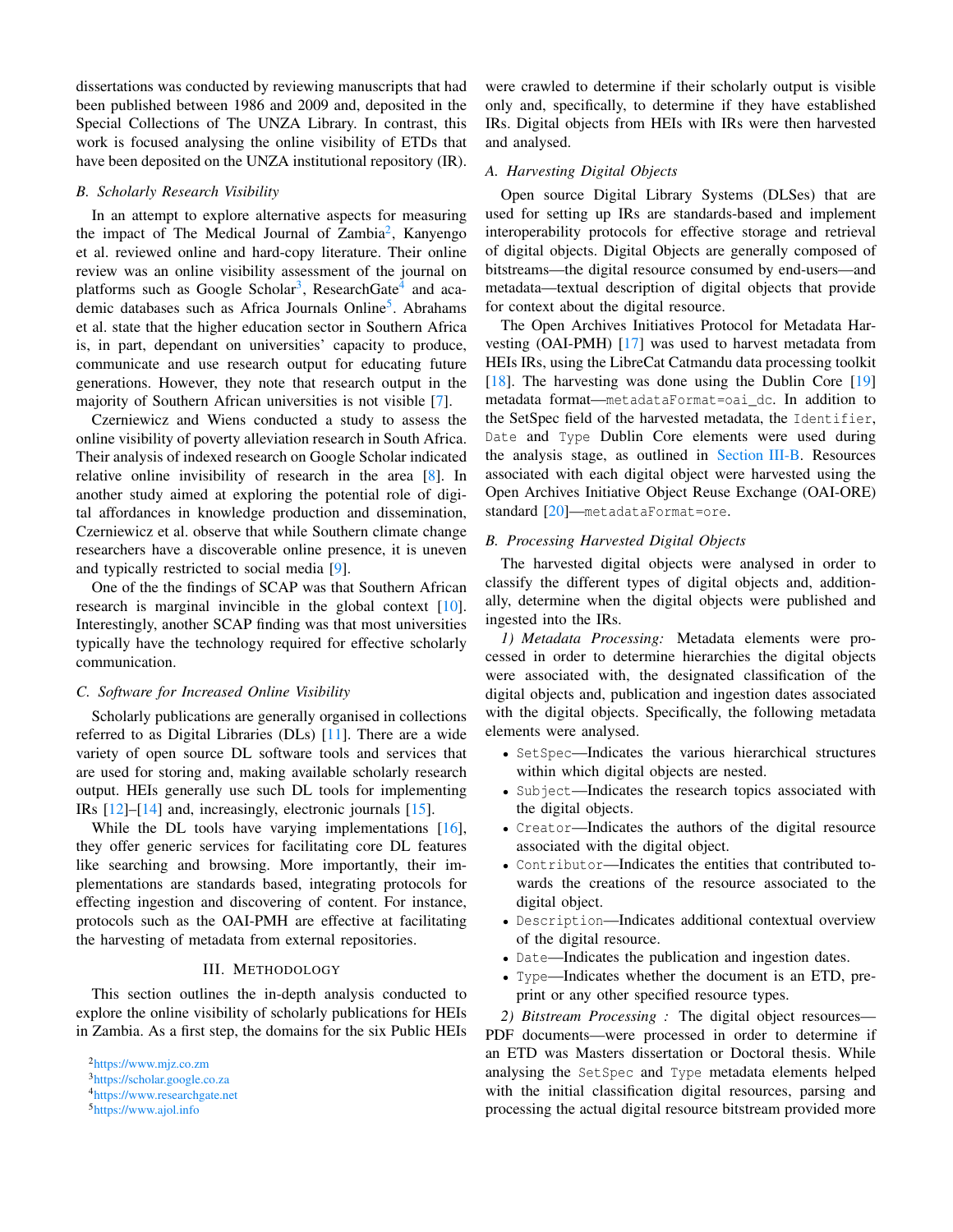comprehensive details. In addition, the processing acts as a mechanism for validating the data contained in the metadata. Furthermore, processing the digital resource helped determine the format of the digital resource—whether it was born digital or digitised; the latter adversely affects full-text searching.

As earlier stated, OAI-ORE was used to harvest digital resources (PDF documents). For each PDF document, the pdftk $^6$  $^6$ utility was used to extract the first page of the document— the cover page—and, thereafter, the pdftotext<sup>[7](#page-2-2)</sup> utility was used convert the PDF page to plain text. Finally, the resulting text document was analysed for useful information such as the ETD classification: Masters or Doctoral; additionally, the result plain text document was used to determine if the PDF was born digital or digitised.

#### IV. RESULTS AND DISCUSSION

<span id="page-2-0"></span>This section presents results from the analysis of digital objects harvested from HEIs IRs. [Table I](#page-2-3) indicates that out of the six Public HEIs, only Copperbelt University (CBU) and UNZA have IRs. The results also suggest that the 168 digital objects in the CBU IR are exclusively ETDs. One obvious observation is the low count of digital objects, especially that both CBU and UNZA graduate relatively large number of Masters and Doctoral students. This is especially the case for CBU which only has 168 digital objects in its IR.

An important point worth noting is that the UNZA IR also consists of final year students' capstone project reports, scanned copies of past examinations and digital objects from external research institutes. For simplicity and consistency, subsequent analyses presented in this paper are restricted to pre-prints and ETDs, published between 2010 and 2017.

TABLE I SCHOLARLY PUBLICATIONS AUDIT FOR PUBLIC HEI IRS

<span id="page-2-3"></span>

| <b>Institution</b>       | <b>Repository</b>          | <b>Output</b> | <b>Items</b> |
|--------------------------|----------------------------|---------------|--------------|
| University of Zambia     | DSpace@ UNZA <sup>†</sup>  | ETD           | 3070         |
|                          |                            | Pre-print     | 253          |
|                          |                            | Capstone      | 1110         |
|                          |                            | Exams         | 356          |
|                          |                            | External      | 74           |
| Copperbelt University    | $DSpace@$ $CBU^{\ddagger}$ | <b>ETD</b>    | 168          |
| Chalimbana University    |                            |               |              |
| Kwame Nkhruma University |                            |               |              |
| Mulungushi University    |                            |               |              |
| Mukuba University        |                            |               |              |

†<http://dspace.unza.zm:8080/xmlui>

‡<http://dspace.cbu.ac.zm:8080/jspui>

#### <span id="page-2-6"></span>*A. Analysis 1. Digital Object Ingestion*

In order to understand and better explain the low publication count, the dates the digital objects were published and their corresponding ingestion dates were analysed.

[Figure 1](#page-2-4) shows the HEI publications by year for the CBU and UNZA. The CBU IR only has digital objects published between 2011 and 2014, suggesting that nothing has been ingested into the IR since 2014. While the UNZA IR seems to be regularly updated with publications, there are obvious inconsistencies in the rate of ingestion. The pattern suggests that digital objects are ingested in batches as opposed to when when are published.



<span id="page-2-4"></span>Fig. 1. Scholarly Publications by Year

The batch ingestion assumption for the UNZA IR is supported by [Figure 2,](#page-2-5) which shows that the vast majority of publications were ingested between 2015 and 2016.



<span id="page-2-5"></span>Fig. 2. Scholarly Publication Distribution by Ingestion Date

A further look at the publication distribution in [Figure 2](#page-2-5) is illustrated by [Figure 3.](#page-3-1) The bubble plot indicates that most of the digital objects published are only ingested into the IR more a year after they are published, clearly affecting the online visibility of the resource. The long period has implications on not only the citation count of the digital object, but, more importantly, on other researchers potentially building up on related work—if content is not visible online, it becomes difficult for other researchers to realise this. In the case of ETDs, an argument could be made that this could ultimately result in the duplication of research conducted in various HEIs in Zambia.

<sup>6</sup><http://www.pdflabs.com/tools/pdftk-the-pdf-toolkit>

<span id="page-2-2"></span><span id="page-2-1"></span><sup>7</sup><http://manpages.ubuntu.com/manpages/bionic/man1/pdftotext.1.html>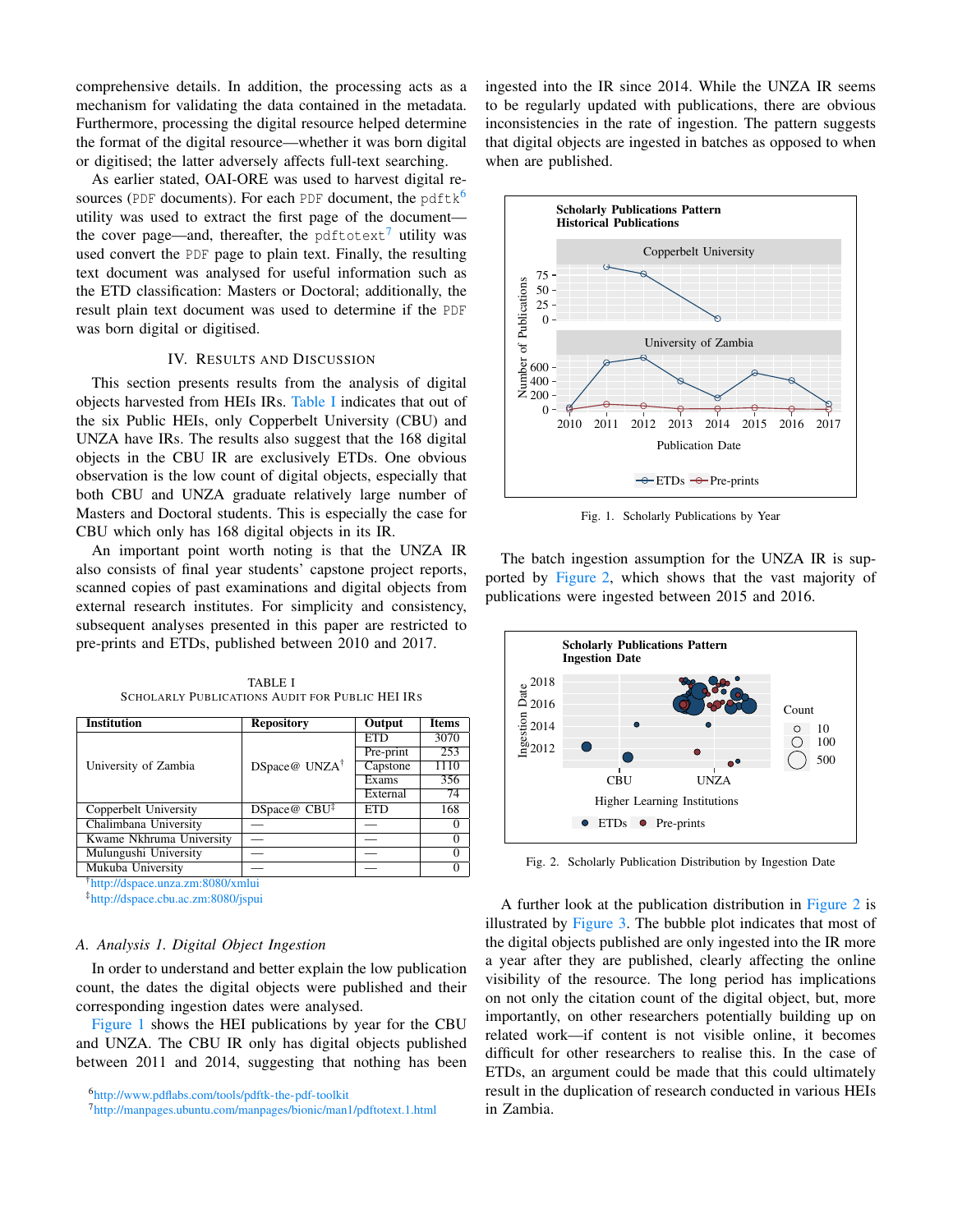

<span id="page-3-1"></span>Fig. 3. Scholarly Publication Distribution by Ingestion Date

## <span id="page-3-2"></span>*B. Analysis 2. Quality of Metadata*

Listing 1. Descriptive Metadata for a Sample ETD From The UNZA IR

```
1 < oai_d c : dc >2 < d c : t i t l e >
3 Evaluation of [...] networks (ZAMREN)
4 \le d c: title >
5 <dc:creator>Mwiinga, Jervas</dc:creator>
6 < dc: subject>
7 High performance computing—Zambia
8 \le d dc: subject>
9 < dc: subject>
10 Research education networks — Zambia
11 \le d dc: subject>
12 < dc: description>
13 THESIS M.ENG
14 \le d c: description>
15 < \leq dc: description>16 \quad [\ldots]17 < /dc: description>
18 <dc:date>2018-07-23T13:00:50Z</dc:date>
19 <dc:date>2018-07-23T13:00:50Z</dc:date>
20 < dc: date>2017</ dc: date>21 \langle decitype\rangleThesis\langle decitype\rangle22 < d c: i d e n t i f i e r >23 o ai: d sp a c e . u nza . zm: 123456789/5275
24 </dc: i d e n t i f i e r >25 < \leq dc: language \geqen\leq / dc: language >26 < \leq dc: form at > application / pdf\leq/ dc: form at >27 < dc: publisher >
28 The University of Zambia
29 </ dc: publisher>
30 \lt / \text{oai}_de : dc
```
Digital object metadata provides descriptive information about the digital object resource. While metadata comes in different variations—administrative metadata, structural metadata and descriptive metadata—descriptive metadata plays the crucial role in facilitating the effective browsing and searching of digital objects. DLSes, in part, index metadata elements to facilitate the discovery of digital objects. The specific issues observed are explained below, by making reference to [Listing 1.](#page-3-2)

*1) Controlled Vocabularies:* Metadata elements such as Subject, Creator and Type are vital for facilitating effective browsing and as such, require the use of controlled vocabularies. However, analysing the metadata harvested from the UNZA IR suggests otherwise. For instance [Listing 1](#page-3-2) clearly indicates that the two Subject elements do not make use of a controlled vocabulary. Incidentally, most popular DLSes like DSpace provide browsing features based on Subject, Date and Author, illustrating the importance of controlling the vocabulary used to populate these fields.

*2) Missing Metadata Elements:* One key observation made during the analysis of metadata was that crucial metadata elements was missing. Most ETDs did not have the supervisor/advisor field included—this is generally included using the dc.contributor.supervisor or dc.contributor.advisor qualifiers. This is especially im-portant because downstream services such as OATD<sup>[8](#page-3-3)</sup> harvest ETDs from IRs and, in certain instances, crosswalk them to different metadata schemes like ETD-ms<sup>[9](#page-3-4)</sup>.

#### *C. Analysis 3. Bitstreams*

Analysing the PDF documents yielded some interesting results. Only 38.66% of the digital objects were classified into their respective degree. Approximately 5.60% of the digital resources are suspected to be digitised since the resulting text file for the cover page had no content.

Interestingly enough, there were inconsistencies in the textual content on the cover pages of the ETDs. Further analyses would have to be conducted to determine if the inconsistencies are associated with publication dates for the ETDs.

## V. TOOLING FOR ONLINE VISIBILITY

<span id="page-3-0"></span>This section describes some initiatives that the author is involved with, which are aimed at increasing the online visibility of scholarly output at The UNZA.

# *A. Electronic Journals*

The UNZA presently publishes seven official journals [\[21\]](#page-5-13) and, additionally, three journals run by the Directorate of Research and Graduate Studies, aimed at publishing postgraduate research output [\[22\]](#page-5-14). In addition to these official journals, there are departmental journals that are subject specific. While there are a few journals such as the Journal of Preventive and Rehabilitative Medicine<sup>[10](#page-3-5)</sup> and the Journal of Library and

<span id="page-3-5"></span><span id="page-3-4"></span><span id="page-3-3"></span><sup>8</sup><https://oatd.org> <sup>9</sup><http://www.ndltd.org/standards/metadata> <sup>10</sup><http://medicine.unza.zm/research/journal>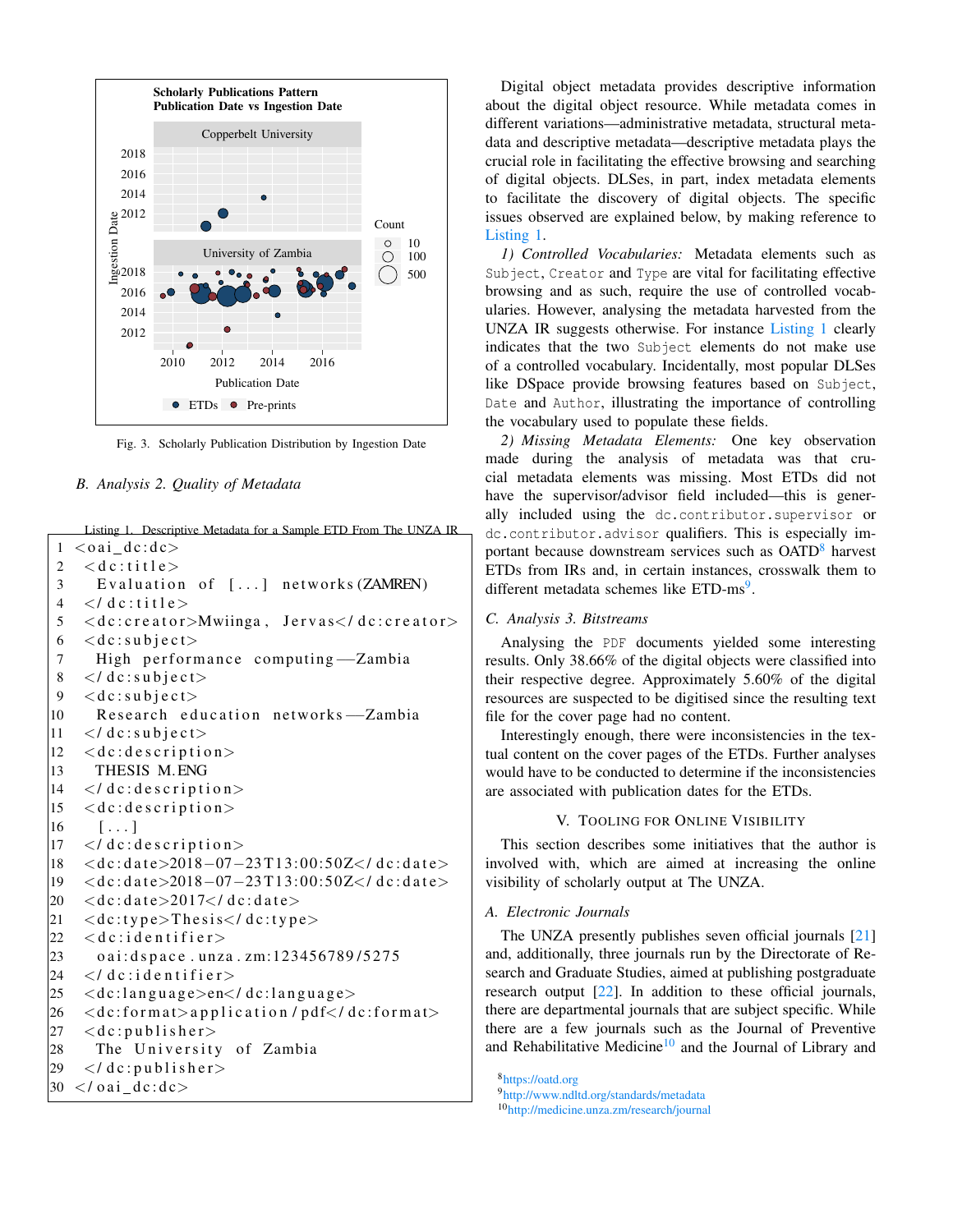Information Science $11$  that have transitioned into electronic format, the vast majority of journals are still print-based.

The author is involved in institutional initiatives that aim to migrate print-based journals to electronic platforms, using Open Journal Systems journal management system. Migrating the print-based journals into electronic format is certain to increase the visibility of scholarly publications.

### *B. Subject Repositories*

One of the reasons why there is a large time gap between the publication dates and ingestion dates of digital objects analysed in [Section IV-A](#page-2-6) is possibly because the submission workflow is solely handled by the UNZA Library. A potential solution is to decentralise the process, using subject repositories, enabling authors to electronically submit their work. This could potentially ensure that the correct and appropriate metadata elements are submitted before the digital objects are actioned into the IR.

The OAI-PMH protocol can be used to integrate the subject repositories with the IR, as shown in [Figure 4.](#page-4-8) The subject repositories could be school-specific or department-specific. Fundamentally, the subject repository acts as a data provider, enabling the IR to easily harvest metadata and bitstreams. Ongoing work is being conducted to assess the feasibility and effectiveness of this approach.



<span id="page-4-8"></span>Fig. 4. Decentralised Architecture for Increased Visibility of Publications.

#### *C. ETD Harvester*

Harvester services typically take advantage of OAI-PMH protocol to collect and aggregate digital objects into a central portal, enabling end-users perform centralised searching

<span id="page-4-7"></span><sup>11</sup><https://zajlis.unza.zm>

and browsing of content. Popular portals include national initiatives such as the South African National Electronic and Dissertation portal<sup>[12](#page-4-9)</sup> and the global Networked Digital Library of Theses and Dissertations Union Catalog<sup>[13](#page-4-10)</sup>. Similarly, a Zambian National ETD portal $14$  has been set up to aggregate ETDs from the various HEIs in Zambia. [Figure 5](#page-5-15) shows a screenshot of the portal with ETD metadata harvested from CBU and UNZA IRs.

# *D. Summary*

This section has outlined some practical and actionable technology-centric approaches that relevant stakeholders can be undertake to work towards increasing the visibility of scholarly output. In particular, the case examples discussed illustrate the feasibility of these technological initiatives.

## VI. CONCLUSION AND FUTURE WORK

<span id="page-4-3"></span>This paper illustrates the extent of the low online visibility of scholarly research output in Zambia. HEIs IRs were empirically analysed by extracting digital object resources and corresponding metadata. Due to the noticeably low numbers of pre-prints in the IRs, emphasis was placed on ETDs. The findings highlight the low visibility of research and, additional factors that might ultimately affect visibility of research. The paper also describes technological initiatives that could potentially lead to increased visibility of scholarly output. While technology is a major contributing factors for increased visibility of research, working towards increasing the online visibility of research requires a multi-faceted approach that should also involve changes in institutional culture and research communication practices [\[10\]](#page-5-3).

Ongoing work the author is involved with includes understanding barriers associated with electronic publishing and, the potential effectiveness and feasibility of using subject repositories. As part of future work, machine learning and crowdsourcing could be potentially employed to automatically verify, validate and re-classify digital objects that are not properly tagged.

#### **REFERENCES**

- <span id="page-4-0"></span>[1] National Assembly of Zambia, "The Higher Education 2013," 2013. [Online]. Available: <http://www.parliament.gov.zm/node/3097>
- <span id="page-4-1"></span>[2] Higher Education Authority, "Public HEIs." [Online]. Available: [http://](http://www.hea.org.zm/index.php/public-heis) [www.hea.org.zm/index.php/public-heis](http://www.hea.org.zm/index.php/public-heis)
- <span id="page-4-2"></span>[3] Higher Education Authority, "Registered Private HEIs." [Online]. Available: <http://www.hea.org.zm/index.php/registered-private-heis2>
- <span id="page-4-4"></span>[4] C. Kulyambanino, "Faculty Productivity at The University of Zambia: Exploring Research and Publication," Ph.D. dissertation, University of Zambia, 2016. [Online]. Available: [http://dspace.unza.zm:8080/xmlui/](http://dspace.unza.zm:8080/xmlui/handle/123456789/4899) [handle/123456789/4899](http://dspace.unza.zm:8080/xmlui/handle/123456789/4899)
- <span id="page-4-5"></span>[5] A. Akakandelwa, "Author Collaboration and Productivity at the University of Zambia, 2002-2007," *African Journal of Library Archives and Information Science*, vol. 19, pp. 13–23, 2009.
- <span id="page-4-6"></span>[6] Y. Ahmed, C. Kanyengo, and A. Akakandelwa, "Mapping Postgraduate Research at the University of Zambia: a review of dissertations for the Master of Medicine Programme." *Medical journal of Zambia*, vol. 37, no. 2, pp. 52–57, 2010.

<span id="page-4-11"></span><span id="page-4-10"></span><span id="page-4-9"></span><sup>12</sup><http://www.netd.ac.za> <sup>13</sup><http://union.ndltd.org> <sup>14</sup><http://lis.unza.zm/portal>